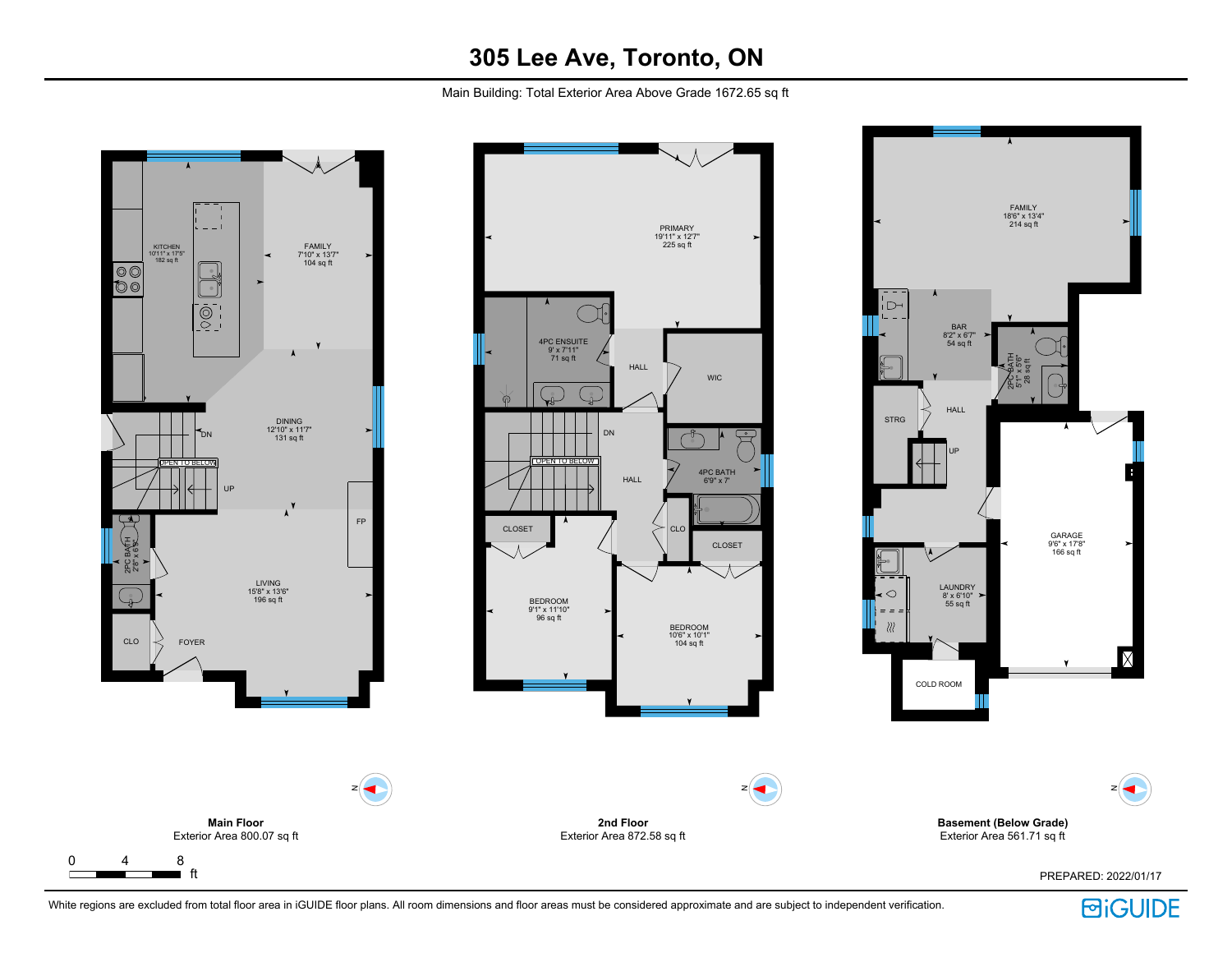**Main Floor** Total Exterior Area 800.07 sq ft Total Interior Area 703.23 sq ft





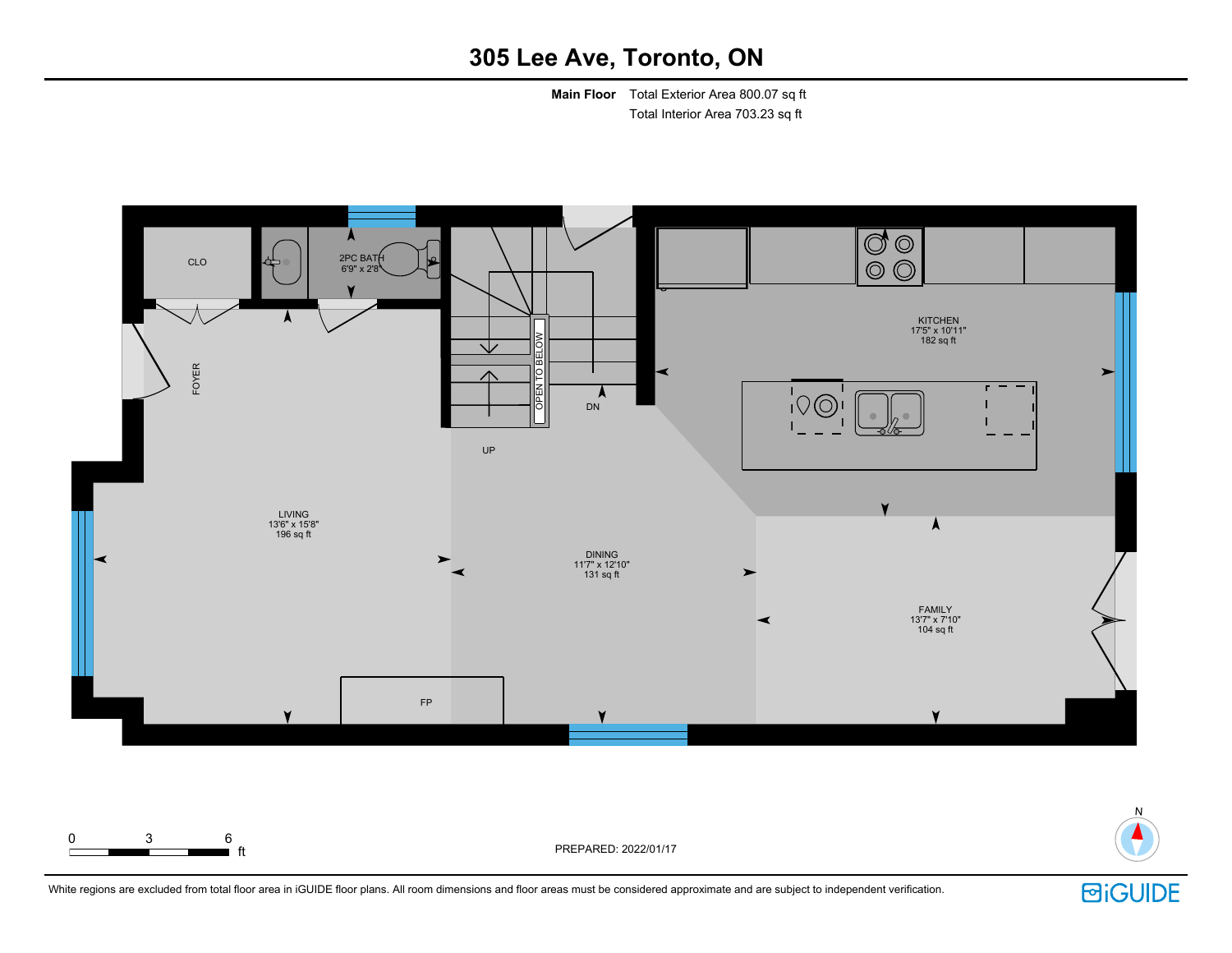**2nd Floor** Total Exterior Area 872.58 sq ft Total Interior Area 771.76 sq ft





White regions are excluded from total floor area in iGUIDE floor plans. All room dimensions and floor areas must be considered approximate and are subject to independent verification.

 $\blacksquare$  ft  $\blacksquare$ 

0 3 6

**回iGUIDE**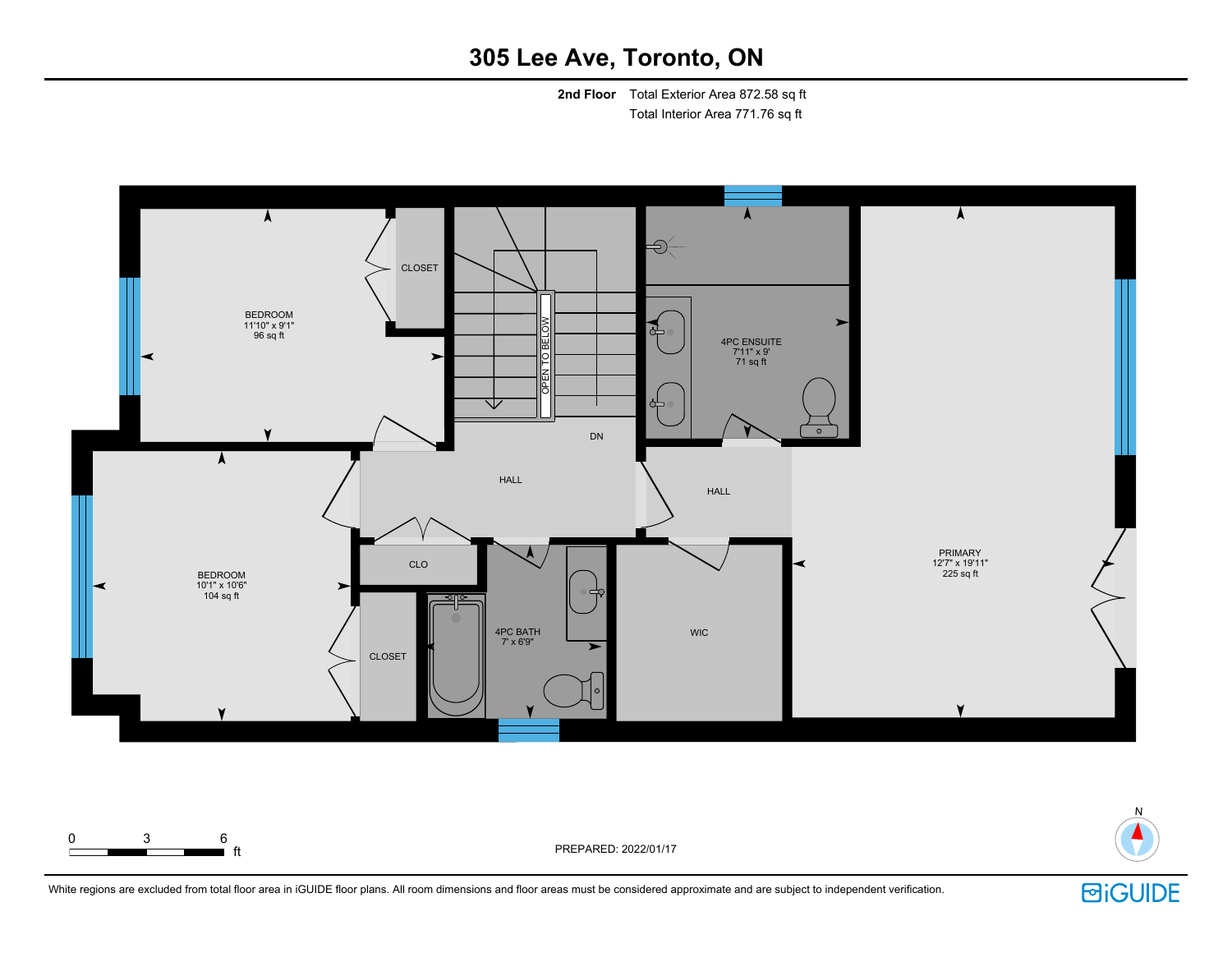**Basement** Total Exterior Area 561.71 sq ft Total Interior Area 460.90 sq ft



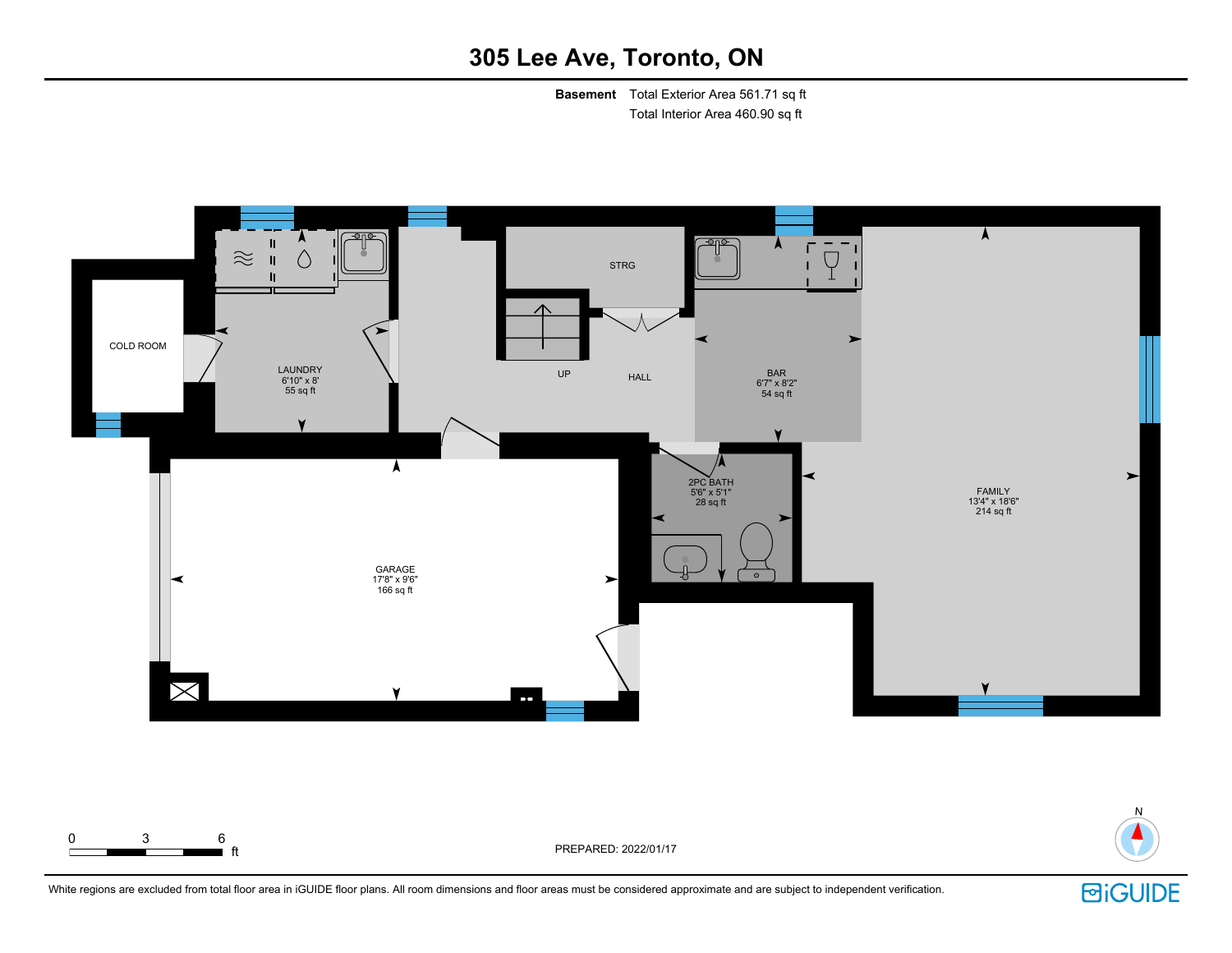### **Property Details**

#### **Room Measurements**

Only major rooms are listed. Some listed rooms may be excluded from total interior floor area (e.g. garage). Room dimensions are largest length and width; parts of room may be smaller. Room area is not always equal to product of length and width.

#### **Main Building**

MAIN FLOOR 2pc Bath: 2'8" x 6'9" | 18 sq ft

Dining: 12'10" x 11'7" | 131 sq ft Family: 7'10" x 13'7" | 104 sq ft Kitchen: 10'11" x 17'5" | 182 sq ft Living: 15'8" x 13'6" | 196 sq ft

#### 2ND FLOOR

4pc Bath: 6'9" x 7' | 43 sq ft 4pc Ensuite: 9' x 7'11" | 71 sq ft Bedroom: 10'6" x 10'1" | 104 sq ft Bedroom: 9'1" x 11'10" | 96 sq ft Primary: 19'11" x 12'7" | 225 sq ft

#### BASEMENT

2pc Bath: 5'1" x 5'6" | 28 sq ft Bar: 8'2" x 6'7" | 54 sq ft Family: 18'6" x 13'4" | 214 sq ft Garage: 9'6" x 17'8" | 166 sq ft Laundry: 8' x 6'10" | 55 sq ft

#### **Floor Area Information**

Floor areas include footprint area of interior walls. All displayed floor areas are rounded to two decimal places. Total area is computed before rounding and may not equal to sum of displayed floor areas.

#### **Main Building**

MAIN FLOOR Interior Area: 703.23 sq ft Excluded Area: 1.50 sq ft Perimeter Wall Length: 118 ft Perimeter Wall Thickness: 9.8 in Exterior Area: 800.07 sq ft

#### 2ND FLOOR

Interior Area: 771.76 sq ft Excluded Area: 1.85 sq ft Perimeter Wall Length: 123 ft Perimeter Wall Thickness: 9.8 in Exterior Area: 872.58 sq ft

BASEMENT (Below Grade)

Interior Area: 460.90 sq ft Excluded Area: 184.97 sq ft Perimeter Wall Length: 123 ft Perimeter Wall Thickness: 9.8 in Exterior Area: 561.71 sq ft

**Total Above Grade Floor Area**

Main Building Interior: 1474.99 sq ft Main Building Excluded: 3.34 sq ft **Main Building Exterior: 1672.65 sq ft**